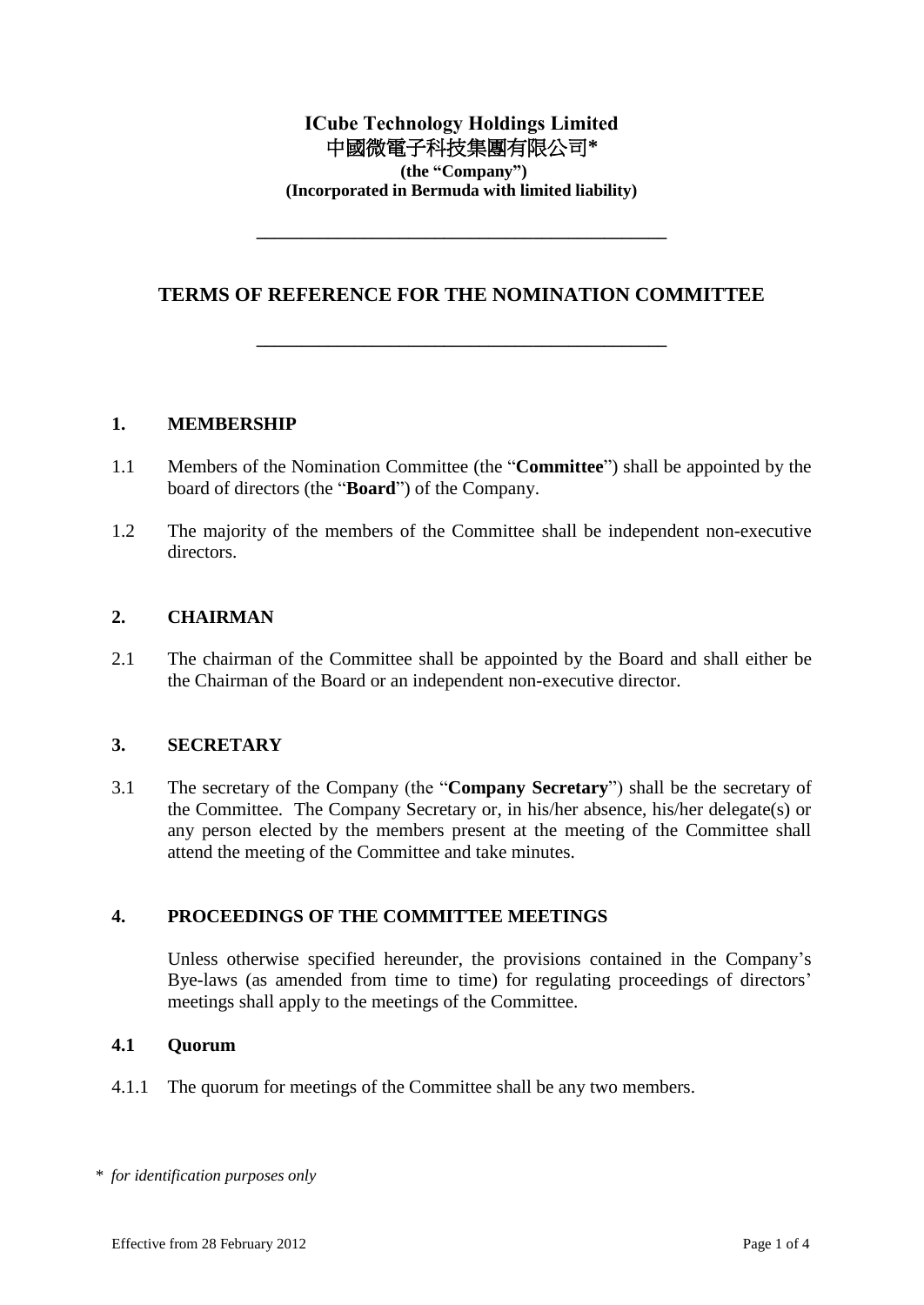4.1.2 The secretary of a Committee meeting shall ascertain, at the beginning of the meeting, the existence of any conflict of interest and minute them accordingly. The relevant member of the Committee shall not be counted towards the quorum and he/she must abstain from voting on any resolution of the Committee in which he/she or his/her associates has a material interest.

## **4.2 Frequency of meetings**

4.2.1 The Committee shall hold at least one regular meeting in a year. Additional meetings of the Committee may be held as and when required.

### **4.3 Attendance at meetings**

- 4.3.1 Members of the Committee may attend meetings of the Committee either in person or through other electronic means of communication or in such other manner as the members may agree.
- 4.3.2 Where appropriate or required, the other directors, head of human resources, relevant senior management and persons(s) invited by a Committee member may attend meetings of the Committee.

### **4.4 Notice of meetings**

- 4.4.1 A meeting of the Committee may be convened by any of its members or by the Company Secretary.
- 4.4.2 Unless otherwise agreed by all the members of the Committee, notice of at least 14 days shall be given for a regular meeting of the Committee. For all other meetings of the Committee, reasonable notice shall be given.
- 4.4.3 Agenda and accompanying supporting papers shall be sent, in full, to all members of the Committee and to other attendees as appropriate at least 3 days before the date of the meeting (or such other period as the members may agree).

### **4.5 Minutes of meetings**

- 4.5.1 The secretary of a Committee meeting shall record in sufficient detail the matters considered by the Committee and decisions reached, including the names of those present and in attendance and any concerns raised by any member of the Committee and/or dissenting views expressed.
- 4.5.2 Draft and final versions of minutes of a Committee meeting shall be sent to all Committee members for their comment and records respectively, within a reasonable time after the meeting is held.
- 4.5.3 Minutes of meetings of the Committee shall be kept by the Company Secretary and shall be available for inspection by any member of the Committee or the Board at any reasonable time on reasonable notice.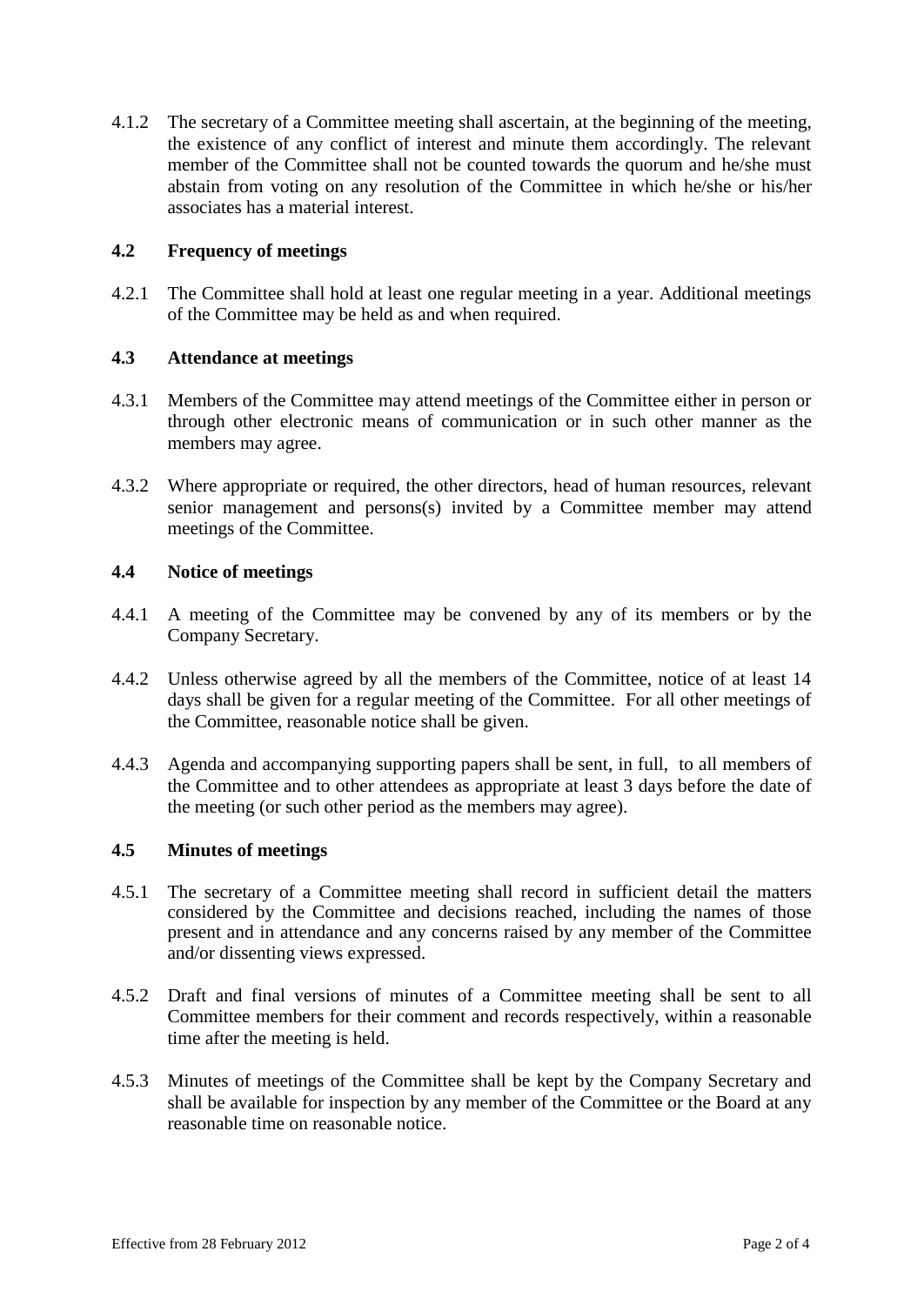### **4.6 Written resolutions**

4.6.1 Without prejudice to any requirement under the Rules Governing the Listing of Securities on The Stock Exchange of Hong Kong Limited (the "**Listing Rules**"), written resolution may be passed and adopted by all members of the Committee.

## **5. RESPONSIBILITIES AND AUTHORITIES OF THE COMMITTEE**

- 5.1 The responsibilities and authorities of the Committee shall include such responsibilities and authorities set out in the relevant code provisions of the Corporate Governance Code (the "**CG Code**") as contained in Appendix 14 to the Listing Rules (as amended from time to time).
- 5.2 The Committee is authorized by the Board to investigate any activity within its terms of reference. It is authorized to seek any information it requires from any employee and all employees are directed to co-operate with any request made by the Committee.
- 5.3 Without prejudice to any requirement under the CG Code, the duties of the Committee include the following:
	- (a) To review the structure, size and composition (including the skills, knowledge and experience) of the Board at least annually and make recommendations on any proposed changes to the Board to complement the Company's corporate strategy.
	- (b) To identify individuals suitably qualified to become Board members and select or make recommendations to the Board on the selection of individuals nominated for directorships.
	- (c) To assess the independence of independent non-executive directors.
	- (d) To make recommendations to the Board on the appointment or reappointment of directors and succession planning for directors, in particular the Chairman of the Board and the Chief Executive.
- 5.4 The Committee shall be provided with sufficient resources to perform its duties and shall have access to independent professional advice if necessary.
- 5.5 All members of the Committee shall have access to the advice and services of the Company Secretary, and separate and independent access to the Company's senior management for obtaining necessary information.

# **6. REPORTING RESPONSIBILITIES**

6.1 The Committee shall report back to the Board on their decisions or recommendations, unless there are legal or regulatory restrictions on their ability to do so (such as a restriction on disclosure due to regulatory requirements).